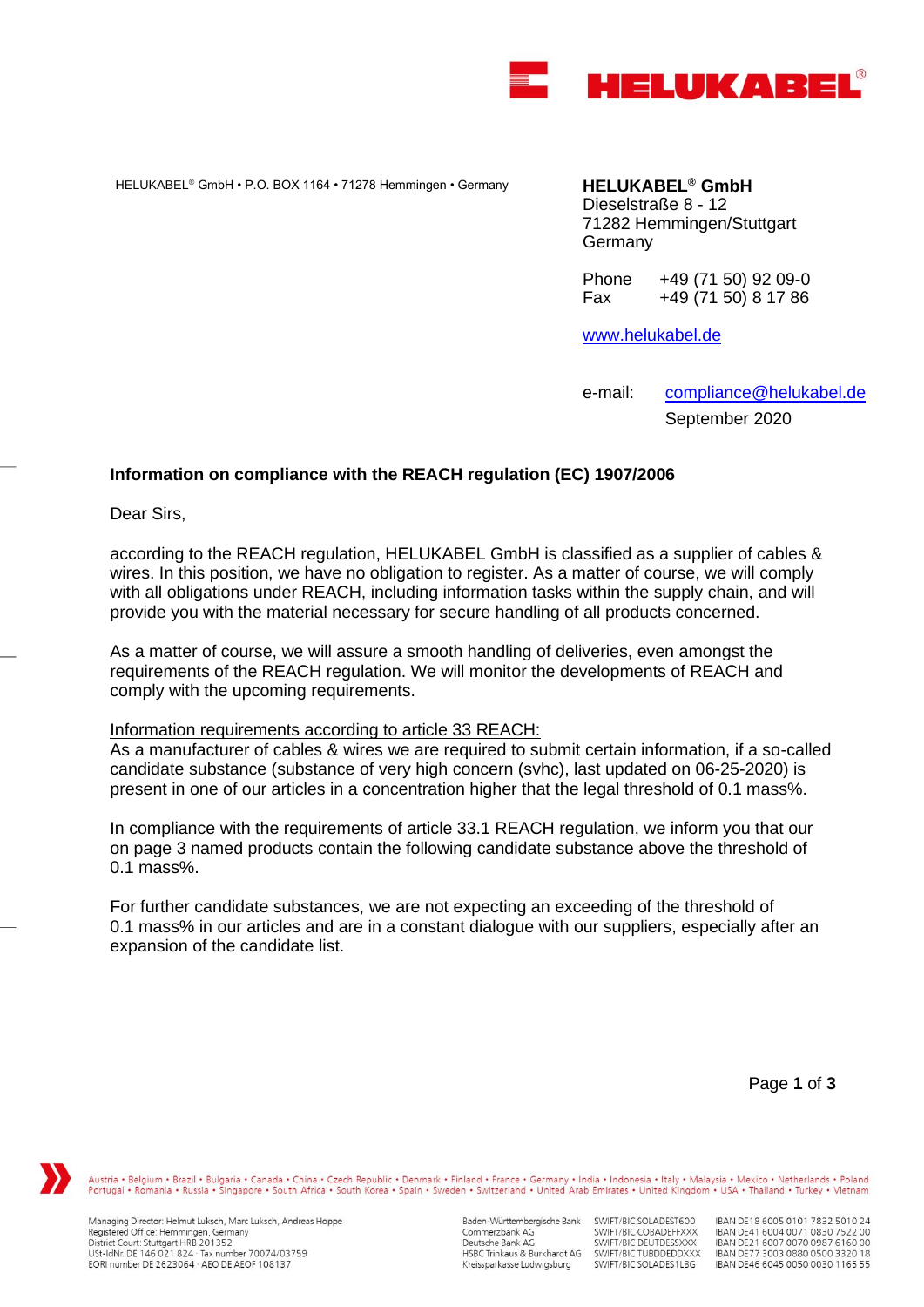

## Authorisation of substances, REACH Annex XIV:

Some Phtalates have been included in Annex XIV of the REACH regulation and, after the "sunset-date" won't be allowed to be used without authorisation.

We would like to note, that the obligation for authorisation does not prohibit making articles available on the market that contain this substance. In case that the obligation for authorisation will have an impact on the product design and composition, you will be informed here on our homepage in time.

## Restriction of substances, REACH Annex XVII:

Our products comply with the substance restrictions of annex XVII REACH regulation. In case of product-relevant alteration, you will be informed in time about changes and the process of substitution on the HELUKABEL homepage.

Please don't hesitate to contact us if you have any questions.

With best regards

HELUKABEL® GmbH

Page **2** of **3**



Austria • Belgium • Brazil • Bulgaria • Canada • China • Czech Republic • Denmark • Finland • France • Germany • India • Indonesia • Italy • Malaysia • Mexico • Netherlands • Poland<br>Portugal • Romania • Russia • Singapore

Managing Director: Helmut Luksch, Marc Luksch, Andreas Hoppe Registered Office: Hemmingen, Germany<br>District Court: Stuttgart HRB 201352 USt-IdNr. DE 146 021 824 · Tax number 70074/03759<br>EORI number DE 2623064 · AEO DE AEOF 108137

Baden-Württembergische Bank SWIFT/BIC SOLADEST600 Commerzbank AG Deutsche Bank AG HSBC Trinkaus & Burkhardt AG Kreissparkasse Ludwigsburg

SWIFT/BIC COBADEFFXXX<br>SWIFT/BIC DEUTDESSXXX SWIFT/BIC TUBDDEDDXXX<br>SWIFT/BIC SOLADES1LBG IBAN DE18 6005 0101 7832 5010 24 IBAN DE41 6004 0071 0830 7522 00<br>IBAN DE41 6004 0071 0830 7522 00 IBAN DE77 3003 0880 0500 3320 18 IBAN DE46 6045 0050 0030 1165 55